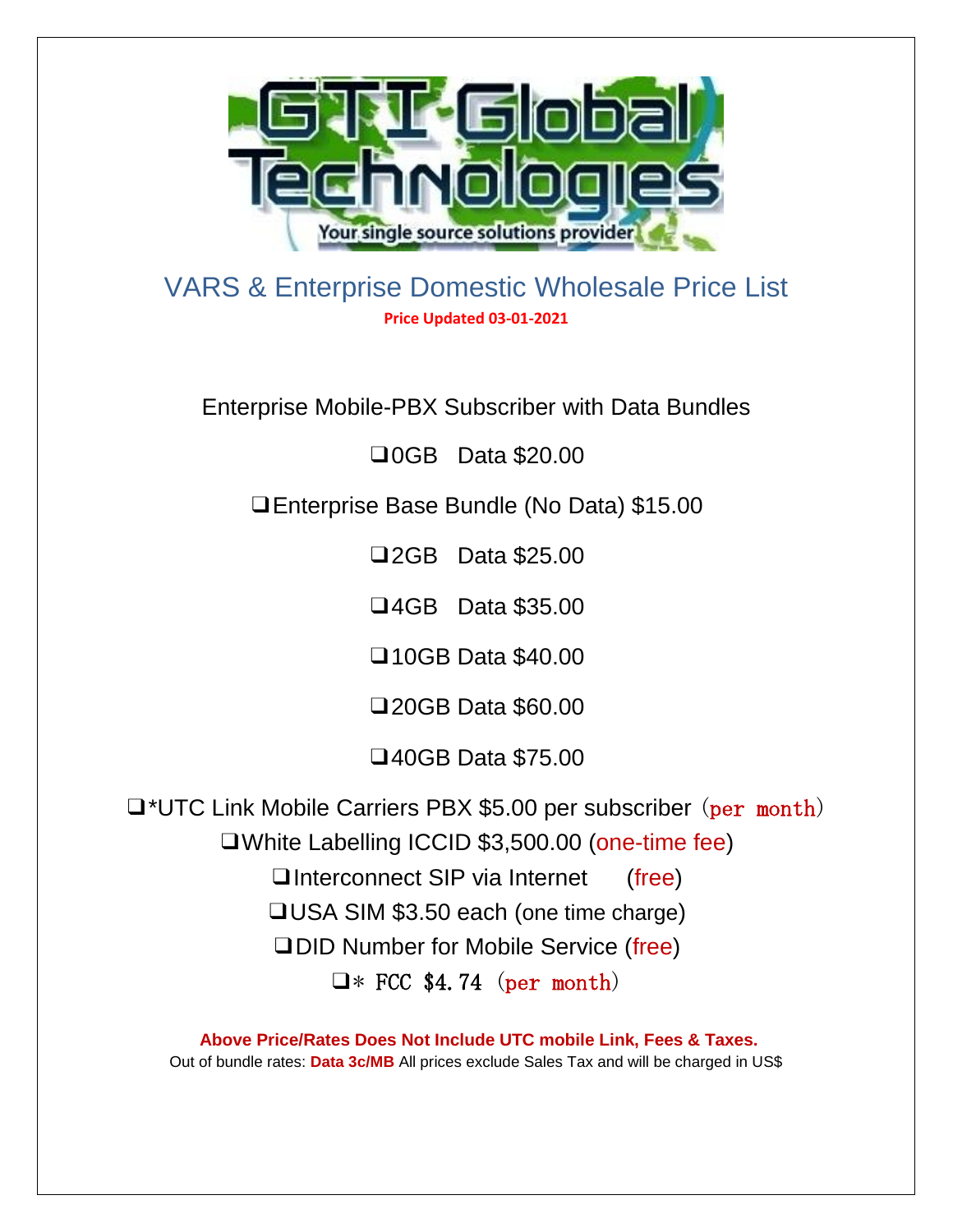

**Price Updated 03-01-2021**

## Domestic Distributor Price List Data Enterprise Services: VARS & Distributor

Period One off Monthly Conditions Bulk Sharer Data Bundles Enterprise Subscribers in the same group as those assigned a Bulk Sharer Bundle will consume Bulk Sharer data once they have exceeded their individual allowance.

> ❑Bulk Sharer 50GB Data \$ 495.00 ❑Bulk Sharer 100GB Data \$ 750.00 ❑Bulk Sharer 250GB Data \$ 1,582.00 ❑Bulk Sharer 500GB Data \$2,798.00 ❑Bulk Sharer 1TB Data \$5,266.00 ❑Bulk Sharer 2TB Data \$9,820.00 ❑Bulk Sharer 5TB Data \$22,700.00 ❑Bulk Sharer 10TB Data \$41,900.00

Out of bundle rates: **Data 3c/MB** All prices exclude Sales Tax and will be charged in US\$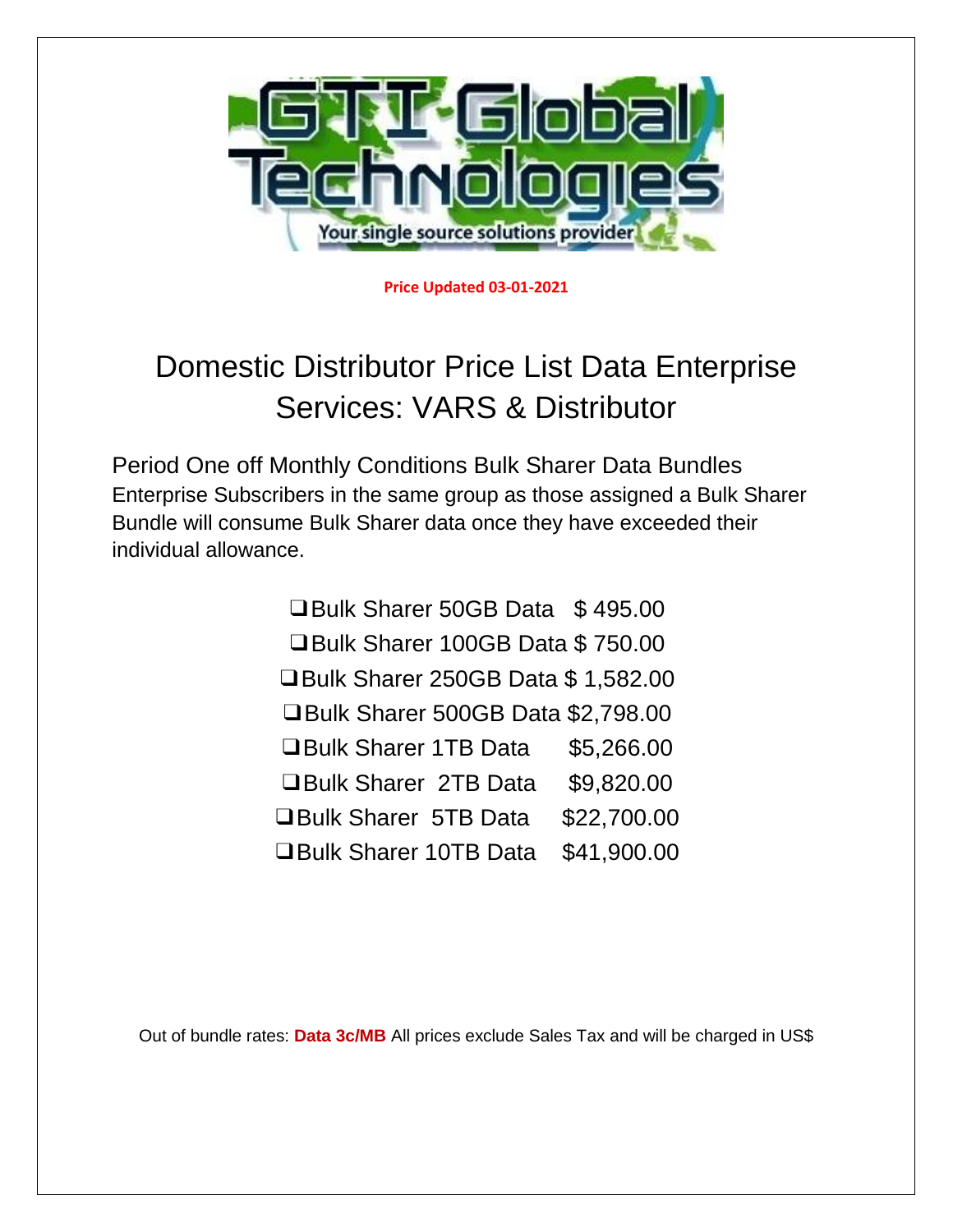

## **International Zone Countries Originate Calls Receiving Calls Data SMS Text**

See country listing for Zone 1 \$0.15 \$0.15 \$0.04 \$0.10 See country listing for Zone 2 \$0.34 \$0.54 \$0.05 \$0.15 See country listing for Zone 3 \$0.61 \$0.99 \$0.10 \$0.164 See countries listing for Zone 4 \$1.46 \$1.94 \$0.19 \$0.80 See country listing for Zone 5 \$2.89 \$4.05 \$0.55 \$0.45 See country listing for Zone 6 \$2.89 \$4.05 \$0.55 \$0.45 See countries listing for Zone 7 \$1.46 \$1.94 \$0.20 \$0.80

1 Denmark; Sweden; United Kingdom; Norway; U.S.A; Austria; Malta; Portugal; Germany; Bulgaria; Spain; Cyprus; Lithuania; Netherlands; France; Israel; Romania; Czech Republic; Poland; Luxembourg; Croatia; Finland; Slovakia; Latvia; Belgium; Iceland; U.S. Virgin Islands; Hungary; Ireland; Greece; Italy; Puerto Rico, Slovenia.

2 Canada; Australia; Vietnam; Brazil; China, Peoples Republic of; Sri Lanka; Turkey; Malaysia; Dominican Republic; Mexico; Japan; Peru; Gibraltar; Kazakhstan; Fiji; Singapore

3 Hong Kong; Indonesia; Taiwan; Estonia; Argentina; Qatar; Ukraine; Costa Rica; Iran; Bangladesh; Egypt; Uruguay; Mongolia; Armenia, Republic of; Jordan; South Africa; Saudi Arabia; Kuwait; Philippines; Bahrain; Colombia; Panama, Republic of; Guatemala

4 Reunion (La); Albania; Montenegro; Moldova, Republic of; Cameroon; Belarus, Republic of; Zambia; India; Nepal; Algeria; Thailand; Ghana; Cote d'Ivoire; Bosnia Herzegovina; Chile; Palestinian Authority; Ecuador; Bermuda; Bolivia; El Salvador; Azerbaijan, Republic of; Russia; Pakistan; Macedonia, the former Yugoslav Republic of; Faroe Islands; Macau; Serbia; Mauritius; Nicaragua; Nigeria; Uganda; New Zealand

5 Switzerland; Oman, Sultanate of; Congo, Democratic Republic of; Iraq; Netherlands Antilles (Curaçao, Bonaire, Saba, Sint Eustatius, Sint Maarten); Congo; Morocco; Bahamas; Nauru; Venezuela; Guernsey; Jersey; Monaco, Principality of; Tajikistan; Mozambique; Tanzania; Jamaica; Aruba; Montserrat; Afghanistan; Uzbekistan; Monique( French West Indies); Georgia, **Liechtenstein**